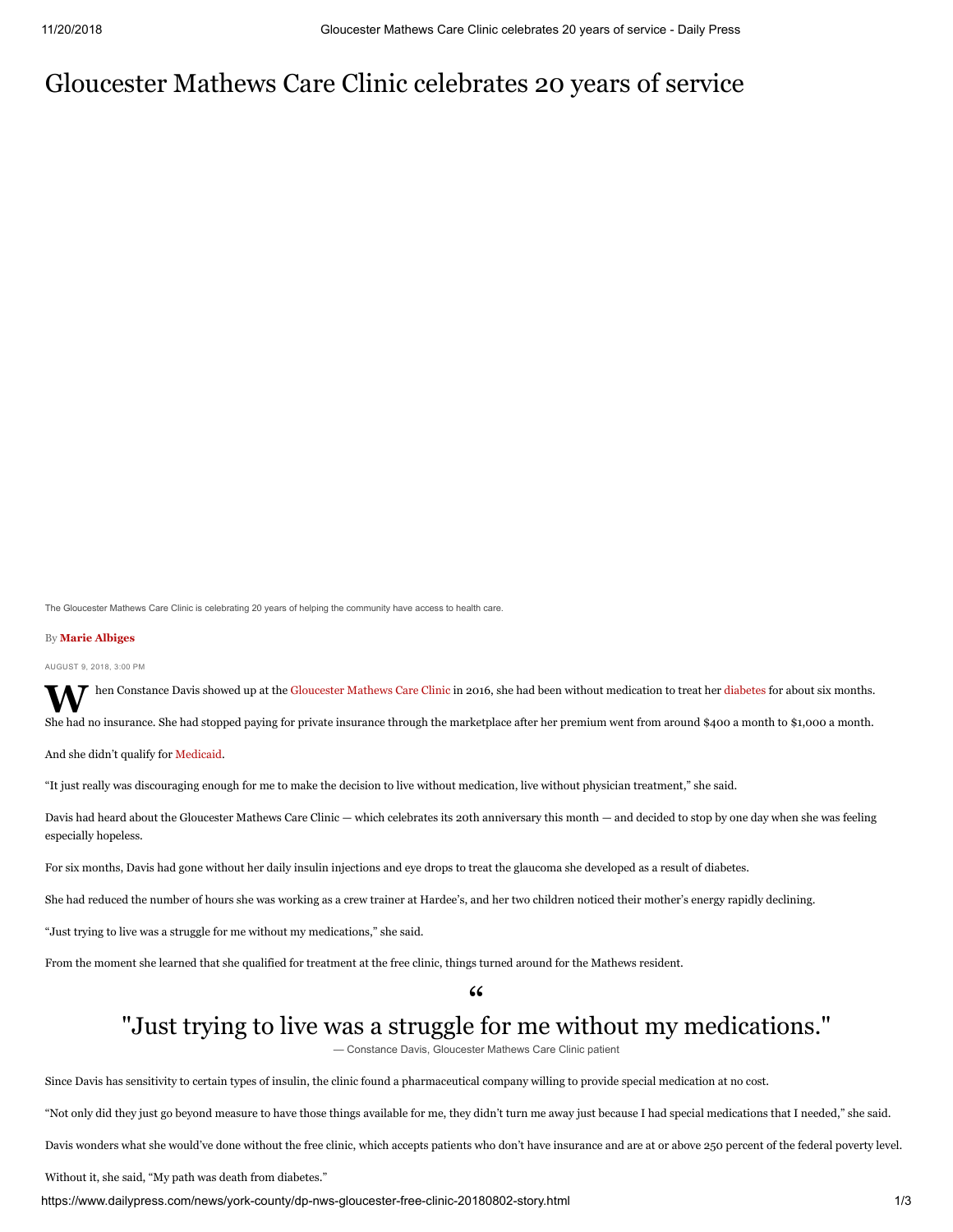# Out of necessity

In 1997, two of the clinic's founders, Ann Quinn and Peggy Bowditch, set out to offer a solution to health care for the "working poor" — people such as Davis who didn't qualify for Medicaid but couldn't afford private insurance.

"When we first started, people looked at us like we had extra holes in our heads," said Bowditch, who worked with members of the Abingdon Episcopal Church to bring the free clinic to life.

After raising more than \$74,000 and securing a 1,300-square-foot building donated by Riverside [Walter Reed](https://www.dailypress.com/topic/health/healthcare/walter-reed-national-military-medical-center-ORGHC00054-topic.html) Hospital, the clinic opened Aug. 1, 1998, providing services two nights a week.

Quinn recalls sitting on the porch of the clinic on that hot, humid opening night and thinking, maybe the clinic won't be needed in 10 years.

Maybe the national health care system will figure itself out, and people will receive rightful access to health care at no cost.

It was, she said, a time in America when health care was often a topic of conversation, and the clinic was supposed to be a short-term solution.

Anecdotally, the two knew a free clinic was needed in the area. Bowditch had heard of people cutting their pills in half to make them last longer and losing loved ones who had delayed getting treatment.

Fred Arnold, the clinic's first medical director, insisted the clinic include a pharmacy for people to get low-cost or free drugs.

Working in the private sector as a urologist, he knew low-income patients suffered because they refused to fill their prescriptions.

Instead, Arnold said they would put the money toward food or rent.

The executive director was the only paid staff member. All others — from clerical staff to nurses and doctors — were volunteers.

Today, the clinic operates five days a week with part-time paid and volunteer clerical staff, nurses and physicians. Seven specialty doctors voluntarily treat patients on a rotating basis.

The clinic is entirely supported through donations, grants and some local and state funding. Volunteers log thousands of hours each month, and that's not including patient referrals to specialists outside the clinic who also see patients for free.

# 'We're here'

Last year, the clinic served 1,007 patients and had 4,663 patient visits. It filled 22,248 prescriptions valued at \$3.79 million.

The United Way of the Virginia Peninsula estimates 36 percent of Mathews households and 38 percent of Gloucester households have incomes above the federal poverty level of \$25,100 for a family of four but below the basic cost-of-living threshold.

According to 2017 U.S. Census Bureau statistics, 9 percent of Gloucester County residents live in poverty, and 9.5 percent of people younger than 65 don't have health insurance.

In Mathews, 10.1 percent of residents live in poverty, and 9 percent of people younger than 65 don't have health insurance.

Despite the clinic being around for 20 years, Executive Director Arlene Armentor said some Gloucester and Mathews residents still don't know it exists.

"We want to keep expanding and growing, and we want people in the community to know we're here," she said.

In 2014, the clinic moved into a new 9,000-square-foot building at the Gloucester Business Park off Route 17. The new building had space for a dental clinic, something Quinn had been working to add for years.

But a shortage of funds forced staff to close the dental program in 2017. Armentor hopes to re-open the dental clinic with help from volunteer dentists in 2019.

Rather than looking at the next 20 years, Armentor is eyeing the year ahead and focusing hard on one particular item: What the expansion of Medicaid means for the clinic.

Starting Jan. 1, some clinic patients will qualify for Medicaid, and the clinic has to figure out whether it will continue to refuse insurance of any kind or become a hybrid clinic and accept Medicaid.

If the clinic decides to accept Medicaid, physicians will have to get special certifications to treat Medicaid patients, and state funding to the clinic would disappear.

"It's going to be a very transitional time for us," Armentor said.

Twenty years after the clinic opened its doors, Quinn and Bowditch think the clinic has a bit of life left — based on the state of health care in America today.

"I think there's always going to be a need, unfortunately," Bowditch said. "I think this is a good answer to help our fellow man that does fall through the cracks."

## **Are you eligible?**

https://www.dailypress.com/news/york-county/dp-nws-gloucester-free-clinic-20180802-story.html 2/3